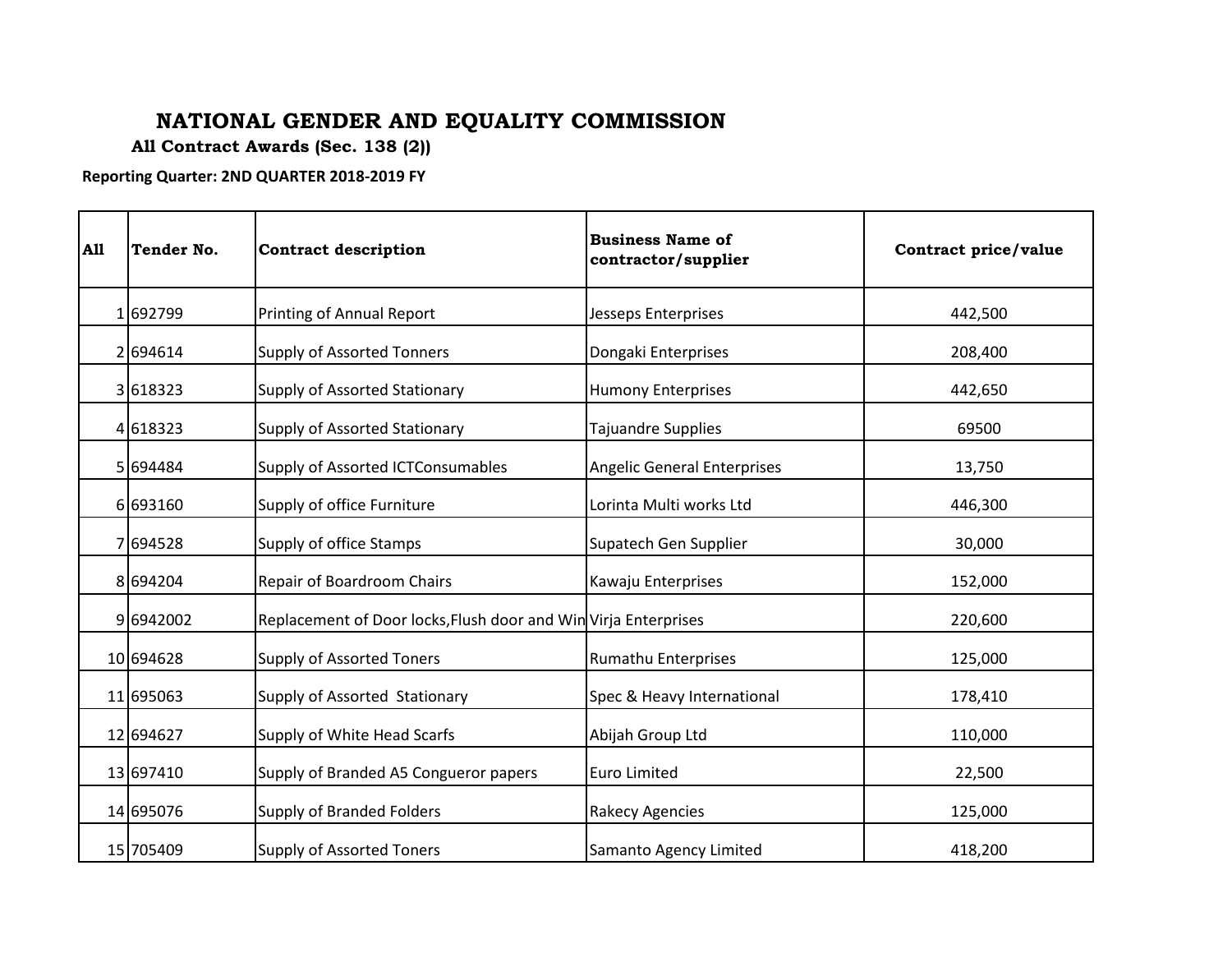| 16 705411   | supply of Mobile Phone                                                                                     | Yabash Enterprises              | 452,560   |
|-------------|------------------------------------------------------------------------------------------------------------|---------------------------------|-----------|
| 17 628523   | Provision of Cleaning Services Oct, Nov, Dec<br>2018                                                       | Jayvane Investiment             | 587,000   |
| 18 2019     | NGEC/10/2018 Provision of Security services Oct, Nov, Dec<br>2018                                          | Greggmau Enterprises            | 378,000   |
| 19 695501   | Supply of water Oct, Nov, Dec 2018                                                                         | Monkshire Enterprises           | 198,645   |
| 20 621053   | supply of Milk Oct, Nov, Dec 2018                                                                          | <b>Bisymerk Gen Supplies</b>    | 164,150   |
| 21 627566-8 | Gas Refill Oct, Nov, Dec 2018                                                                              | Jopatex gencies                 | 20,400    |
|             | 22 NGEC/001/2018/ Supply of Newspapers Aug-Dec                                                             | <b>Rex Kiosk</b>                | 139520    |
|             | 23 NGEC/003/2018/1 Provision of Repair Services to Embosser                                                | Kenya Society for the Blind     | 65,000    |
|             | 24 NGEC/005/2018/1 Supply of 5-Seater Sofaset                                                              | <b>Steel Corner Ltd</b>         | 320,450   |
|             | 25 NGEC/006/2018/1Fuel replenishment 2nd Quarter                                                           | <b>National Oil Corporation</b> | 1,300,000 |
|             | 26 NGEC/024/2018/1 Provision of Air Ticket to Mombasa for Comm #Silver africa Tours & Travel               |                                 | 40,645    |
|             | 27 NGEC/025/2018/1Provision of Air Ticket to Cape Town for Comm African Touch safaris                      |                                 | 260,890   |
|             | 28 NGEC/026/2018/1Provision of Air Ticket to Kisumu for Chairpersd Longrock Tours & Travel                 |                                 | 38,635    |
|             | 29 NGEC/027/2018/1 Provision of Fullday Conference facility in Athi National Industrial training Authority |                                 | 70,000    |
|             | 30 NGEC/028/2018/1 Provision of Return Ticket toKisumu for Lilian T Longrock Tours & Travel                |                                 | 30,000    |
|             | 31 NGEC/029/2018/1 Provision of Return Ticket to Mombasa for Kev Angani Tpours & Travel                    |                                 | 17,850    |
|             | 32 NGEC/030/2018/1Provision of one way Ticket to Mombasa for A Longrock Tours & Travel                     |                                 | 12,775    |
|             | 33 NGEC/032/2018/1Provision of Newspaper Advert PA to Commiss Government Advertising Agents                |                                 | 310,960   |
|             | 34 NGEC/033/2018/1Provision of Return Ticket to Mombasa for the African Touch safaris                      |                                 | 42,000    |
|             | 35 NGEC/034/2018/1Provision of Fullday Conference facility in NairdIntercontinental Hotel                  |                                 | 228,000   |